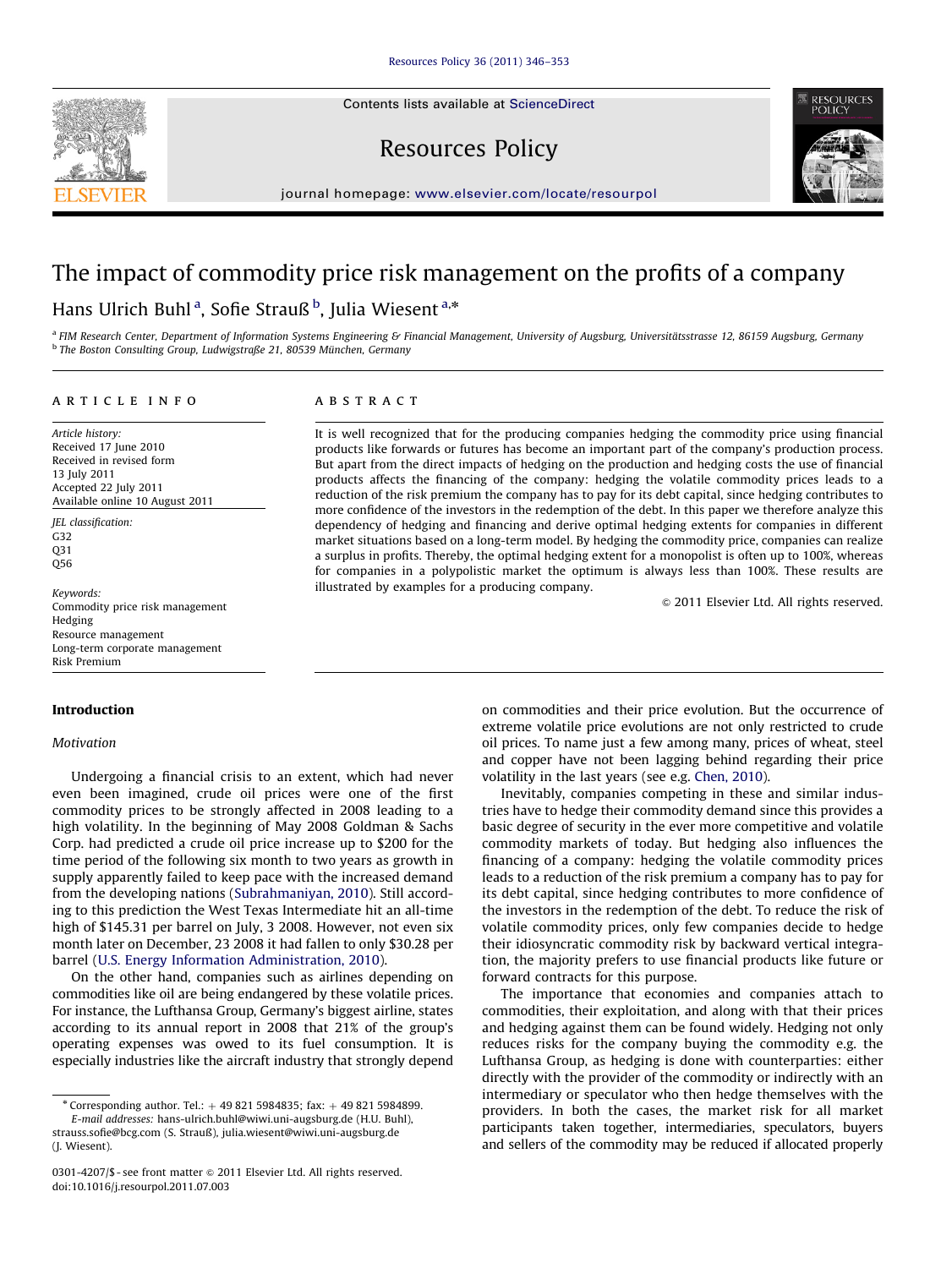(see e.g. [Rafiq et al., 2009](#page--1-0)). Then, the long-term commodity price may become more stable and predictable for the companies depending on the resources, both as producers and consumers. This eventually contributes to lower volatilities in markets and economies, and in the end to a world that is less risky, and hence more desirable for all market participants in the long run. Consequently, the probability of a possible resource price crisis can be reduced, or – on a microeconomic level – industries and companies can predict their commodity expenses more accurately.

## Literature overview

While many have dealt with the various reasons for hedging (e.g. [Smith and Stulz, 1985\)](#page--1-0), first studies were conducted into deriving the optimal hedging extent as far back as 1960, starting off with [Johnson \(1960\)](#page--1-0) who was the first to derive the number of future or forward contracts necessary to hedge a certain spot position based on the attempt to minimize the variance of a hedged portfolio followed by [Cecchetti et al. \(1988\).](#page--1-0) Since then many others have analyzed similar aspects varying the techniques and assumptions of previous studies, and for instance examined the history of future markets and forward pricing of commodities (e.g. [Goss,](#page--1-0) [1981](#page--1-0)) or the role and significance of futures trading of commodities (e.g. [Weston and Silverii, 1985\)](#page--1-0). However, many of them thereby focused on the risk reduction of the commodity prices as a result of hedging (e.g. [Lien and Tse, 2002](#page--1-0); [Chen et al., 2003\)](#page--1-0) neglecting further impacts of hedging on the company.

But since hedging also influences for example the company's financing, other authors turned their attention towards this field: [Froot et al. \(1993\)](#page--1-0) developed a model for corporate risk management in which they linked the activity of hedging to a company's overall financial situation. Another approach was introduced by [Rogers \(2002\)](#page--1-0) who scrutinized the dependency between the hedging extent of a certain company and its CEO's risk taking incentives while others analyzed the impact of hedging on tax payments (see [Smith and Stulz, 1985;](#page--1-0) [Leland, 1998](#page--1-0)). Furthermore, [Franke \(2003\)](#page--1-0) showed how the hedging policy of a company depends on the characteristics of the exchange rate process, the real investment option and the costs of financial distress, whereas [Broll et al. \(1999\)](#page--1-0) show that to hedge the exchange rate risk in forward markets, it does not imply standard full hedging. But neither of the above mentioned developed their model with the main focus on commodity price risks and in dependence of the market structure in which the analyzed company interacts.

In the last few years, research concentrated mainly on analyzing the various and different time series data of commodities (see e.g. [Chen, 2010;](#page--1-0) [Cortazar and Eterovic, 2010](#page--1-0) among many others). These studies try to predict the future development of the commodity prices or the prices of commodity futures and forwards. Due to the findings of these extensive data analysis that, however, often neglects the impact of commodity prices on the commodity buying or selling company, and due to the lessons learnt from the recent financial and economic crisis, we refocus on the methodological aspects between commodity hedging and the company's financial situation, particularly with respect to debt financing. Thus, in this paper we develop a model that derives optimal hedging extents for companies subject to its financial costs in different market situations based on a long-term model. It additionally makes a contribution to help establish a more sustainable environment.

To begin with we present the basic model and its key players in Section ''The model''. Based on this model we derive the long term optimal hedging extents for risk-neutral companies in different types of markets: first we analyze the model within a monopolistic sales market in Section ''Monopoly'', and then we continue within a polypolistic one in Section ''Polpoly''. Section ''Conclusion and outlook'' concludes.

#### The model

As already mentioned, hedging the commodity price has an overall positive effect: on commodity producing and selling companies, on commodity processing and buying companies, on intermediaries at the financial markets and thus on all market participants including the commodity industries and the whole economy (see e.g. [Rafiq et al., 2009\)](#page--1-0). In the following we focus on commodity buying companies e.g. the Lufthansa Group, and analyze the situation of a company exposed to commodity price risk, i.e. the risk that commodity prices underlie a certain fluctuation over time. We assume that a company and its direct  $competitors<sup>1</sup>$  within a certain industry demand an unstable amount of resources to be able to produce their products and to sell those to their clients. Since commodity prices are volatile, the company will be interested in hedging its demand of the commodity by placing forward contracts. These forward contracts allow the producing company to purchase a certain amount of commodity at a fixed price at a predestined point of time in the future ([Hull, 2008\)](#page--1-0). Companies tend to use these forward contracts among other reasons<sup>2</sup> mainly because of the following two.

First of all hedging has impacts on the financial costs of the company, namely on the risk premium the company has to pay to its investor.<sup>3</sup> To give an example, an airline that has to rely on kerosene for its core business is highly dependent on the price a barrel of oil is sold at. If this company chooses not to hedge at all, it will face major problems in times of high oil prices to pay all its outstanding fix costs as for example debt payments. The risk of illiquidity can lead to insolvency, which implies insolvency costs. Since the capital lenders would therefore lose invested money to third parties, the risk of insolvency eventually leads to higher risk premiums for the company's issued capital.<sup>4</sup>

Secondly, hedging allows a company to obtain a more sophisticated planning horizon ([Grinblatt and Titman, 2002\)](#page--1-0). Based on a fixed commodity price, a company can plan its expenditures and decide on eventual investments. Especially divisions like accounting and risk management can take advantage out of a deeper knowledge regarding the future buying and expenditure plans.

Whether a company hedges or not is therefore not only a factor that influences the costs for commodities, but also the costs of financing and strategic investment decisions. Nevertheless it is evident that the savings due to a better planning horizon are very difficult to quantify since they underlie subjective estimates. We will therefore stick to the costs of commodities and financing when considering the quantifiable advantages of hedging.

### Monopoly

To begin with we analyze a company trading its products in a monopolistic market. A monopolist does not have to face any direct competitors within its industry and is therefore able to set the price of its products and predict the corresponding demand of its clients. In

<sup>&</sup>lt;sup>1</sup> We restrict this model to the analysis of direct competitors mainly because we want to analyze the impact of hedging of a certain commodity. Since indirect competitors rarely use the same components and therefore commodities to produce their products we will ignore their existence in this paper.

 $2$  Other reasons are for example the smoothing of taxable income in countries with progressive tax systems, economies of scale regarding transaction costs for hedging, and agency problems between managers and investors or equity and debt holders.

<sup>&</sup>lt;sup>3</sup> Concerning debt it is exemplarily stated in [Chew and Watters \(2009\)](#page--1-0) that credit ratings depend on the management style of a company, in particular the styles that affect the company's default risk. Managing the commodity price risk of input factors is considered one of these styles, since this risk highly influences the margins of a company.

 $\frac{4}{4}$  Concerning debt this affects already issued loans only if restrictions stated in the loan covenants demand it.